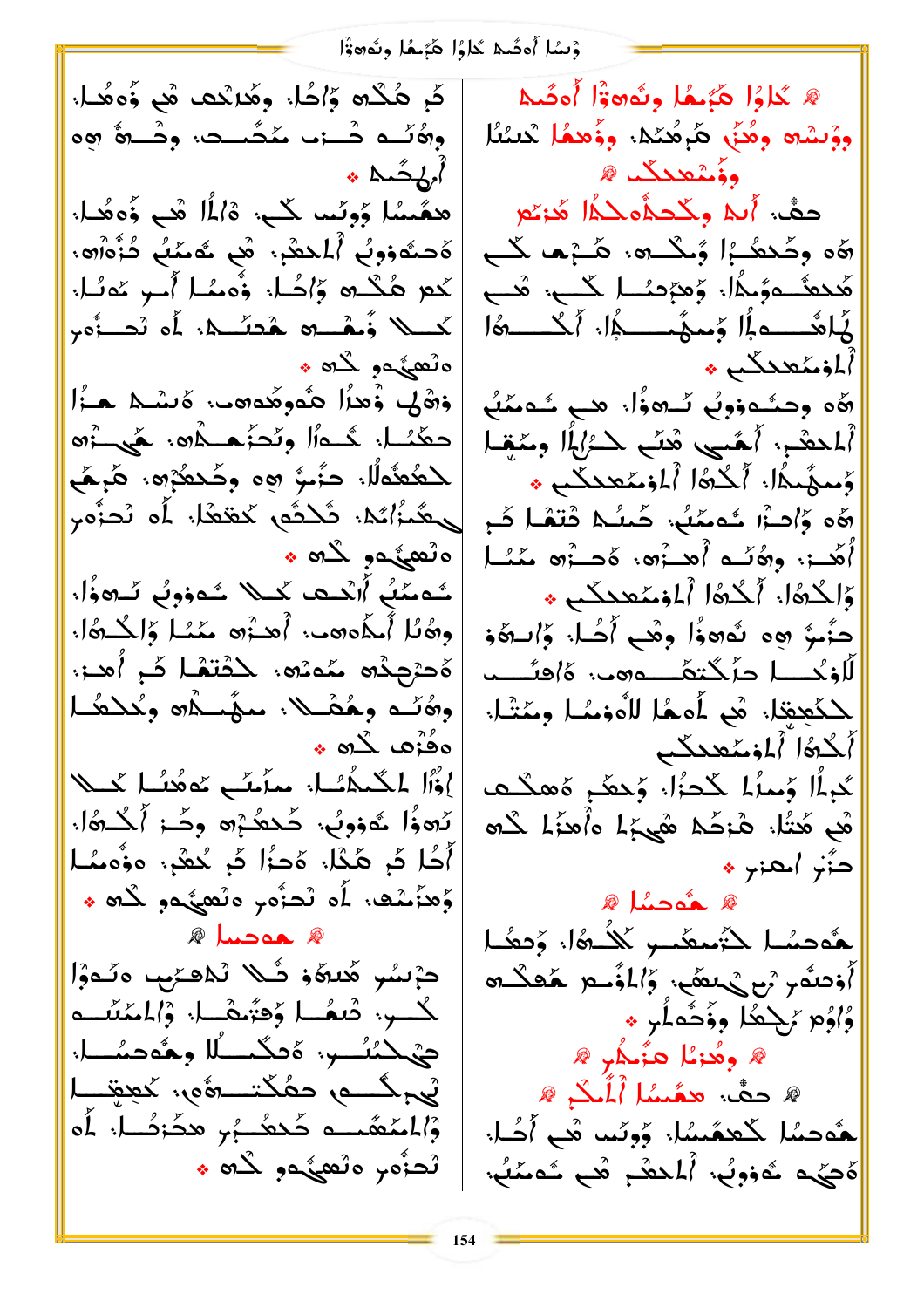ئَجِنُو شَكْتُوهِ. شَرْهُما وَهُشُوا. أنْحَــمَا دُـــة أَلَّــــة! وَلَّــــة لمنصر فك عشقهة لامشم كَمْكُمْ! وْالْمَاهُتّْعَبْ دُهْ مْبِ هُوذُـُــا، ويُعجُــا حِثْمَـــ وْوسا بُهِمُعُل ولُود وَكِنُكُم هُدهُلًا. دەْتو لا مْمكَكم ھ إِسْزُنُا، حَمَّ، إِثَّهَ صُحِبٍ كَبِماً هُ، كُرِ أُهدُهماُ حنَّــهؤُا شَــهوَوِنُ، شَــهمَّنُ مــــزًا أُوهٌــووزاًا، هَٰكَااتَـٰـا وُهمُحصَّــبِ @هَ٥٠ ەُھتُھُــا وُھھُبِـمُـــ وەُە، وُەمئــا وفزمكه هؤا ونسلكها كملا ومفسوه وَْحِيزًا هَجْمَهْ، وهُـلًا أَيَاًا هُبِ وَوَهُـلَٰ، وهُ لَه شَـزم هُ لَه مَمْشَـد. دَّزَـب وَيسْكُمْ كُحِفْسُ لُلوُمٍ، مْبِ هَتْسَا وهُدهنُه وُجِدًا ﴾ 2 Lusan 2 مىأك دە ئەممْلُى: ݣْحَـــزَّا مَنْــا وَالْحُدُّا، ثُم أَبَاْل ونُحجَّدٍ هُنْـهِ، هَجْنَـا ەھُكَى أَهُدَ كُـــدە. وَّابْـداً وە ھَمَّىسُـل فُزُّەمَّے. ەھَٰاتِہُــو اْیٰلَاھَــە مُتّـھٔــا. ةَاكْتُلْ هْلِي كُعْمِ أَبِيهِ. وَاكْلُبَ كَحْتُوا ەۆمئىسُنىلى ھىسمەڭ لىگىنى لاكىنىل وِهَكِشُهِ، ثُمِ لَٰلَ هَٰنٌ ثَبِي ْرَجَءِهِ \* ه مَّى مُكْم هَ نِّ لَمَّا وِمَنْنَـا. وَه وْاهِــدَوِّذٍ قُبِ أُحُـا. وَذُهْــها أَتُــهِ كَلِمِكْتْـا. حيْب أَلْمُوسًا وحُحكْشًا. ۞ه

**& حَيْلا وذَهدا &** هَمَّةَ مَعْبَسًا تَهْنُمَ حَدَّيْتُ وِنۡٮ كَے شَہوٰٓؤُا مَٓے ٱۡصَٔا؞ ہٗاٖنےوَٓءَ لَّاوْكا حَرَّكْتفَەھب، ەڭھِھَا وَّلِحَّە كُعِدّْهَا. يُرْجِدُ كَلْمَوْهِ، أُوفِيمُكُمْ وِمِّتْاً: وَمِعْرُهِ وْݣَلَّا ݣُحْكُوبُوا، هِمْعْصَا ىتۇگەل ەھچىھ مىتەئىگا، كاسىر هُعِمَتُنَا أَبِلِمُعَتَّمَ لِحَمَّدِ هَنْدُا إِنْقِنُكُما: هُدَهُّمُا لِكِعْدَدُدُهِ: وِكَمِنْزَا لًا متن مُنْسب كَـــــهِ. هَـصَدْهُلًا صَـــز كْعِزّْهِ أَا، حْشّْبِ هُجْعْ كْلّْهِ حْـهُه هُذُا وهَيُمِعُماْ \* A Ludar A ُوَّد ۞ه وۡلِسُــوٖ هُــزَّا شَــلاءِ وَّاسِـ5وَ لْلْوَيْحِمْلْ مَكْمَعْتُمْسَاً، وَٱسْتُمْرِ وُوِقْسِهِ للشعثم شاء وُهزَّم ها وهُ اللَّهُ ثَتِنُكُمَّاً، هُمِدَّه شُەھۈُا أُمبِ وَكِكَمِت، كَعْدَا وْخْلُفْ حَيْكُتُفْ هُدْمَا!، هَ۞هَ! لِحْدَةُ مِ كَنْقُطْ لِحَقْصَاءِ وَالْمَوْا كَعْمَقَا لَكْعَصُدُا، هَشْرًا هِهَا شَلا حِقْدٍ. وَّاسِمٌ هو هِمْيَزَو خَبْئُكُمَّا. ەَجِئَىم وْيْشُبْرْ أَبْعَكْتُلُثُمْ أُسْبَرْ وْأَهْيَسْأَا وَّەهُـَـا ه نُدههُ الْمَكْرُدِدُهُ و  $\circledR$   $\circledR$   $\circledR$ ؤْكِيم هُكْيه وهُبِقُبْوَوُل مِعْيَرَا لِحَدْمَبِ لْأَشْبِ أَكْسِيلًا. هُمْعَنُـا وَحْنَحْمًا هُنَّے خَبِقُـما هَيُحْــدُا هْجِاكُرْجُلا. نَهُ سُرًّا وَهِيَّ نَّس حُــة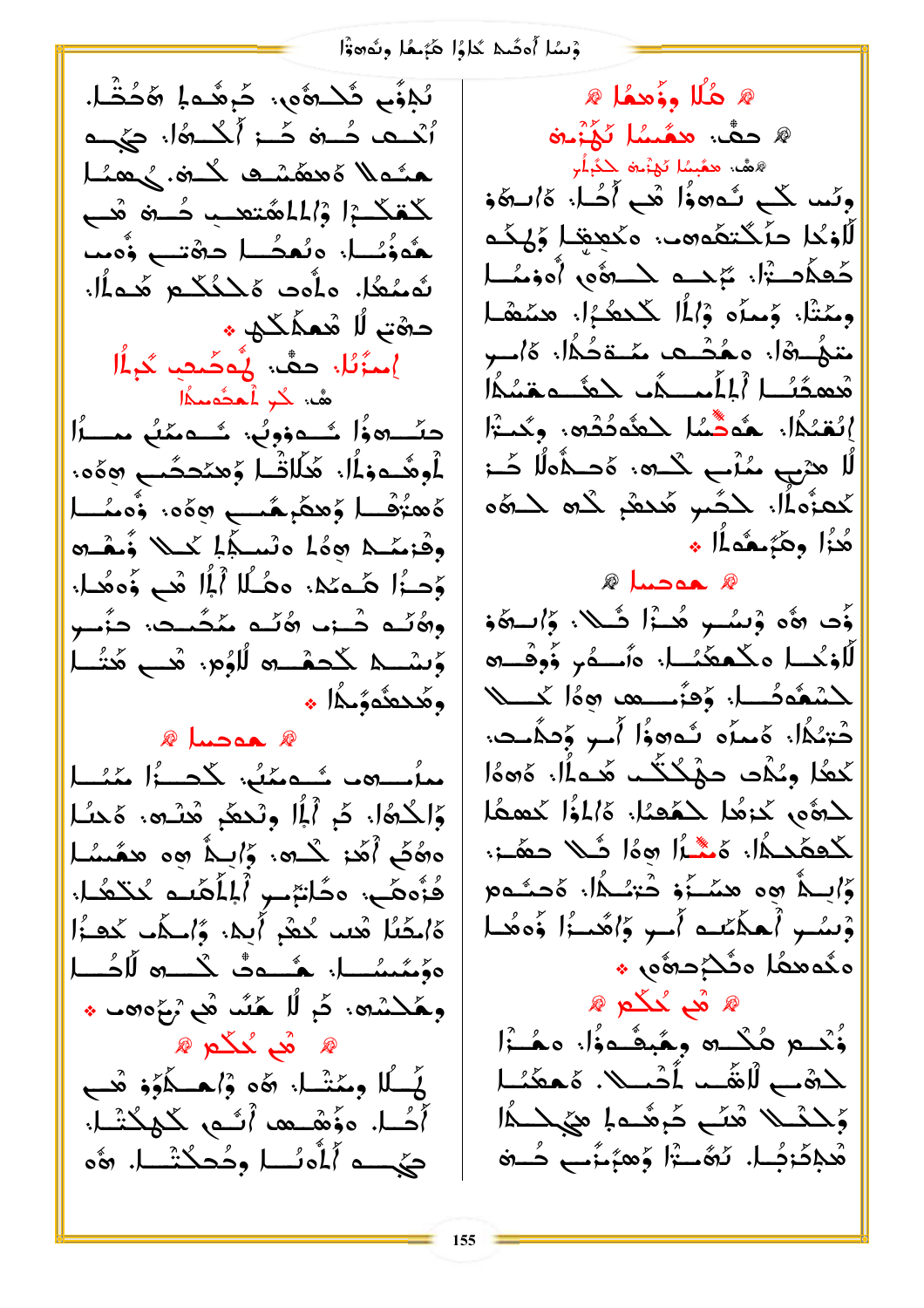وْسُا أُوصُّه كْاوُا هَٰٓيُـعُا وِيُووَوْۤا

ەھْكْل ۋەيب مَمْسًا، لَا أُذِقْسِهِ مِن كُعتُــه\ وقُدْئُكُــدُّهِ ٱلْمَوْدِيْــدِ هِ بِمَحْمَدِ جَمَعَ اللَّهِ وَهُوَ يُبِمْسَا حككم \* *®* حُذُه أُل وهُن، مُدهَّده ® هُزمًا وَمَعْدكُم مَكَرَّفٍ.<br>دَٰا وحَٰدهُمْ۞ فَزهُ۞ كَدَّرَاْ۞ هُم هُحَدَّدًا. هَد دُهَ هَيئًا مَهَّدَ لِكَكَبْسِهِ كَعَفْبُرِ هُدِّت فأمد ودهُا للتَّدهكُو شُوْوبُ نُـ2هُوْا كَمِ نُفْسُمِ ۞هَــهِ. وَلَهَما شَما }نُــه كَكْمَبْ وْلْمُكْمْ مُحْمَّدْوَمْاً: \* أَلَيْهِ أَمْلَـــهِ وَهُوَ هُنُـــا حَذَّوَهُـــا وهَكِمْدَهُكُسِيمًا. وِئْسُوؤًا مِنْسِيمًا إِلَمْ! كَحِعْدُا وَحِجَّى أَهِيْدا \* مُوسِكُفًا لَعْزِهِ ﴾ مُصْحَدِما هُجوُّا ولَمْ يَعْمَلْ تَمَّد مِنْ مِنْدُورَ مِنْ مِنْ مِنْ مِنْ مِنْ مِنْ مِنْ ِ هُقَدًّا كَز<sup>ِ</sup>يُّللنَّه: ﴿ هُدَتَبٍ وُمِقْدِهِ هَــرُمْ شَـهِمْكُي وِلْـكِمَّـرِ هُنْسِهِ. وْالْمَدْسَمْ هِوْا لْمَكْمُدُوشُواْ مَّى أَكْ2ة \* هَمِلْ وهَبْ لْاهْتَدْا وَلَاوْدُنْدَا. هَبْ لِلذِّبَارِ وَلَهَا لَكَبْدِهِ كَعِفْبُرِ هُاب & هَذَٰٓءُنُّا وِكُكْتًا: حَتَّ. ءُلَّا هُوُمِّ هْكْݣُـِكْ هْكَــكْلُه وَيْتُمْـلْ: وْالْمَتّْـب كَمِلًا قُزَّهِ هَبِ. وَهُلَّكِ حَسُرًا هُمْعَةَ هُ وْلِسُلِيا، وُوتَــِيب مُــوهُم جُحزَّـــدًا، هُوصُل كُرِ هُوصُل كُرِ ﴾ هَٰلِلظَّا لِمَعْهِم حَتَّبُوْلَ: مَمَّعَّد هَبُّهَا أَقُدِهُ مِنْ مَ مُنْ مِنْ مِهْمَ مِنْ مِنْ مِنْ مِنْ مِنْ مِنْ

ئۇگىلا ئىگلا ئىئتىۋا، جۇلۇشل دْهُمْ أَوْلَا وَجْمُدُ وَلَا، وَيَمْعَهُ ا هُـهُۥُوٓٚؠۥ۞۫ؠ؋ڬڝڒۊ؈؋ۜۿڣٛڝۅ كَمِلًا هُدَ أَنْ ، وَنُمُ وَأَوْلِم أَنَسُمِ هُكِدْثَـــــــه بأل ولًا يُحــــــــزًا ولَل a Linta & aty roall. & فْطَيْحْلَنْ مِمْلَاهُمْ هَٰتُا أَكْتَعَالَ مِمْلَاهُمْ هُذِمٍ هَٰنُا هُوِمْمَكُمْ ﴾ هُ دُمَّاهِ أَوْنَى حَسَّى، أَحْقَقْمَا وَحَتَّمْ! أُسِرٍ وَهٰذَهُم أَكُلَّ كَمِلاً حَنْتُنَا فَي هٰذَهُم ھُزْمًا كَلا وُسْكُوهِ ۞ كَرْتُهُا أَسِ حَعَّنزُا غَمَّقَتِهِ - قُ هَاسِ خُمْعَتْا وسُملًا هُيَّ مُذَا 2 Lusan 2 مْعِ كُكْمِ هَجْهُا حَكْكُمْ كُحْهُجِ أَهُبِ. كَـــلا فُــجُه، مَحْــدْــماُا. حيُـــموُا وِدَّاتْكَ وَوَوَّحَقْكَ: أَحْدُرَا وَأَنَّبِكِ هُــْ;ا ثَــلا، لِمَنْقَمُــدًا وِكْتَبُـــو وَحَقِّصتِهِ كَمَلًا هُصَبُّرٍ هُمُصَفَّع هُالْحُمْمَا هُوَءُلْكُلْهُمْ هُلُّا، وِكْتُمْ!. وِهَجِكُوهَ حَكْرَاُر هَٰٓدُدُا هَٰٮسمُنَا. حصَّەحسَّە وُنَـْٮ هْبِ وُهِ هُما هِ هُنْسَا هُتِبُوْا هُ هِهُنَــُمْ ا ِكْعِضَةْ!. وهُبِعَبِ هُوبُأَبِهِ كَنُتِمْ! لَّذْعَ هُمْ سِمْعَةٌ وَلَا مِنْ مِنْ مِنْ مِنْ لَّكُنْ هَنَّمْتُمْ هُتَّكِمَّا ﴾ A Load A هُوصُبا لِحْدَةِ وصُلًا. وْأَهْدِ هُنَّى كَعِمَكَــزِبْرُهِ وِشَــلا وُاتْبِــلا فَي زِب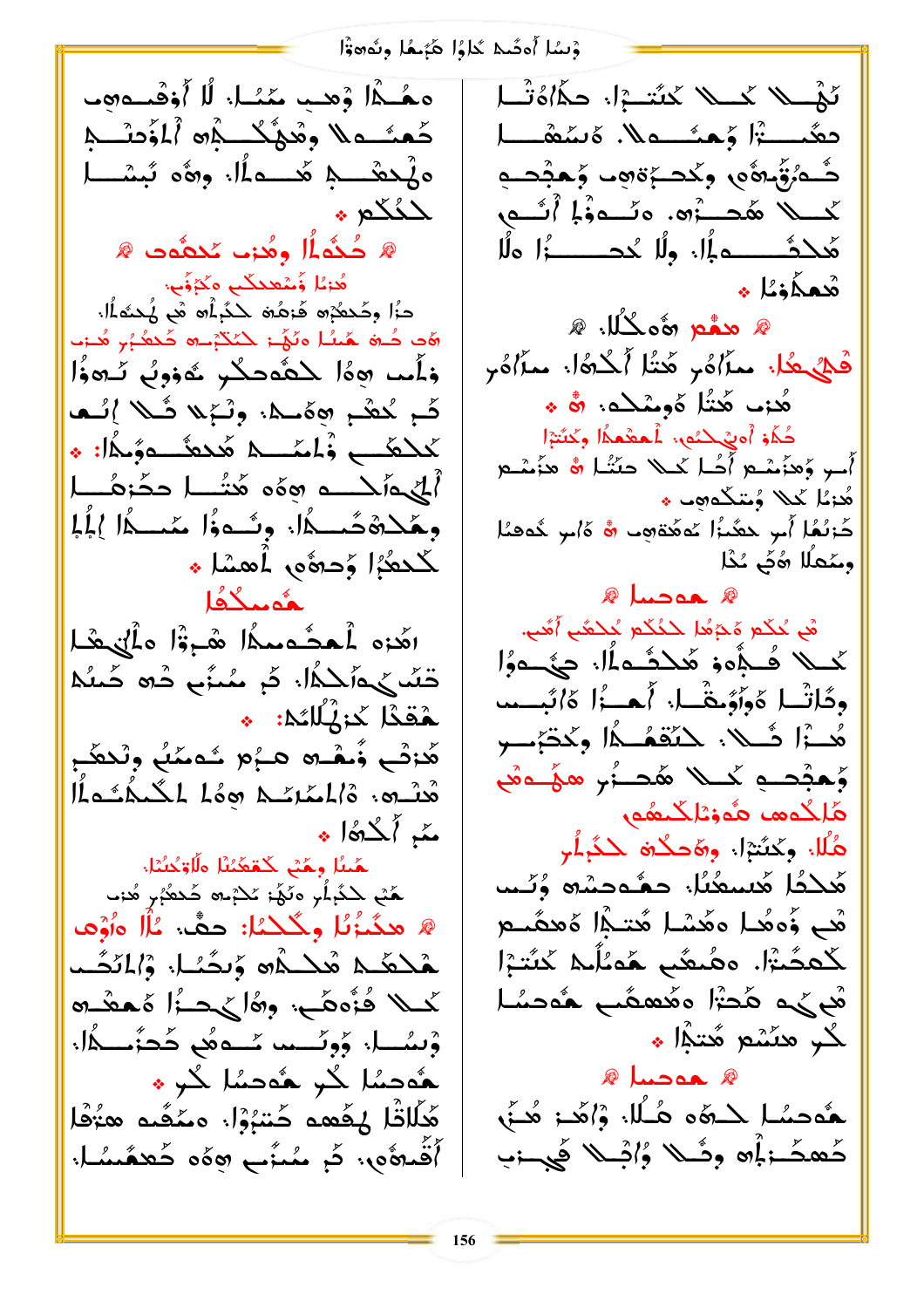وْسُلَا أُهضُمْ كَاوُلْ هُبُيعًا وِيُهُوَوْا

A Lisea A لْمَوْزًا وَجُبَل 16% أَمِنَّب كَبِيلًا شَوْوِبُ تُهوَّا، ثُم هُكُمْ وَّاجُا حِسَّاً أَلْمُحْمَد قب وُوقيا. حقيم ووَّى كَعِقِيا هُ بِلَتِ وَقِّ أَقْدَمُاً! ۖ كُبِ أُهَّدَ وَهُ وهُ لَه شَهْد مَمْشَده وهُ وهُ مَعْهُم هُدهُوَ ذُلا اللَّهُ عَمْدِ مَنْقَضًا، وهُو مَحْدَّـــم أَهمَّــــــــلا عَّـه=مُـــــل لُلوُم  $\bullet$  800 000 000 000 000 حةٌ: كُلِّ الْمُحَّدِيجُا حَدَّدُ أَوْسُر ھُے هُنگىگُر حمّةهُد هُدُدًا وُحِكُد إنْقُا حُدهُڢ فَممُا، سَـد قُزُهِكَ هَدـدَك إنْقُـا، كُهِكُ: مَنْتُما وَالْحُدِهُومَاهِ: كَاوْكُما <u>\* gûslâ</u> هَنَّـــا الْكُمُــــي هَـــهُــ كَافْكـــا<br>مُعم*َّناًأمـــــا*، قُــلًا وهُـــوتْ حقُـــلا قُەۋھُلُا، نْهِجُوه لا أَمَنُد لْكَفُلَد هُـنِّى، كْقْسُ لْمُكْلُبِ: دْكْتْكْب لْمْكْلُب دَّىبِ هُنىُلُه ﴾ كَعَبٍ. ومَ حزَّهها. معلَّهُ وهب حَاوْكُم وَهِمْعُمْ، الْمُهْمِي قُوْمِكَا، هَنْمُهُمْ، تَقْفُدًا حَنَّى ِ هُكُدْمَه \* حَفَّيْدًا وِأَمِيَّمَةَ هُبَ وَلِمُكُمَّى نَحْوَى كَعَبٍّ. مُتَدَّا وُحِمَّه حَسَّوم مُدَمِّدِهِهِ. ەمئتا ۇمئە كاھگەھەب ەۋەھا

وِكْتُمْ وَوَٰٓا مُّعِ شَمْئُهِۥ هُوَصَّلَا كُلِّو هُدَمُنَا لَكُو ﴾ دَّسِرٌ ٥٥ حُدًّا وِحُدوةُ نَسا. وْالْمَا ەْھەلُمْ جَاھەتتىھا دۇسى كەمسا وْالْمَالِكَيْكِسًا. وَتَضَبَّهَا كَبِ صَّحْعَةٍ, مَدَّدَسًا لَّكُن هُدَمَسًا ﴾ حِسُّـٰہِمْ وُبِسُـٰبِ مُبِئَـٰلِ كُـٰبِٱلْہِ ہِوُّہٗاْلِ أَاضْبِيْلَا ضَعْبُلُاهَ، وأهزَّى هُوَصُبًا والمؤكدان وُمسلُو شُوهووُّا هُنُسوُّا. هُوصُلَا لُحْسِرِ هُوصُلَا لُحْسِرٍ ﴾ جزِيسُو هُدزت نُبْهِ ذَا أُشْبِيهِ هُفِيِّم كعقا مُبِ لِمُسْمِدِ وَأَلْمَحْكُمْ لَمَسْتَمَرِ هُدهَّــوُموًا. معُوهُــا كَمَكّــوَوهِ وُٱوُم، حَدَّثَ لَكُنِّ حَدَّثَ لَكُنٍ ﴾ 2 Lusan 2 أُمكُنا هُرِبًا وتُحقِّي، كَحِبُرا حَقْدُا ههُرْم شَلاء وأَمِدُلِ أَهُمو أَتِرَب. كَمِلا بَدُوُّا وَأَمَّا مَحَجًا. هُدَهَمَا كُلِّ هُەدىمًا خُر \* ه هُوهُا هُوهُمُا وكُلْمُا هِ ه ح**فّ** هُوهُ*نا ه* هُ، ثَكْرَهَ أَوْكُلُ وْافْعَقُدهم وِلَا ئُےؤُا ہُولًا ھُتھُے مُحْمَد 20 ہ هَٰتًا. كَـٰٓ ٱٰٓٓڵًا حـَٰٓۥۢۢا وۡٱلۡـُـهُا. وِنۡـٰعَـٰٓـٓٓٓٓ كهُــه شُهوَوِبُ: هــزْت شُهِمَّكُ أُسو دُه بُ أهمُا. ههُــم مُعْبِّـه مُـــلا ذُهْبَهِ وَحِيزًا، وَهُـلًا أَلَمَّا هُبِ وَوَهُـلَىٰ ەھُكَنُّا أُهُد: وەھُنە شەن ھُنّە مَمْحُمِد وهُضُم كُلّْ مُكْلَّهُا وَّهُ وَقْ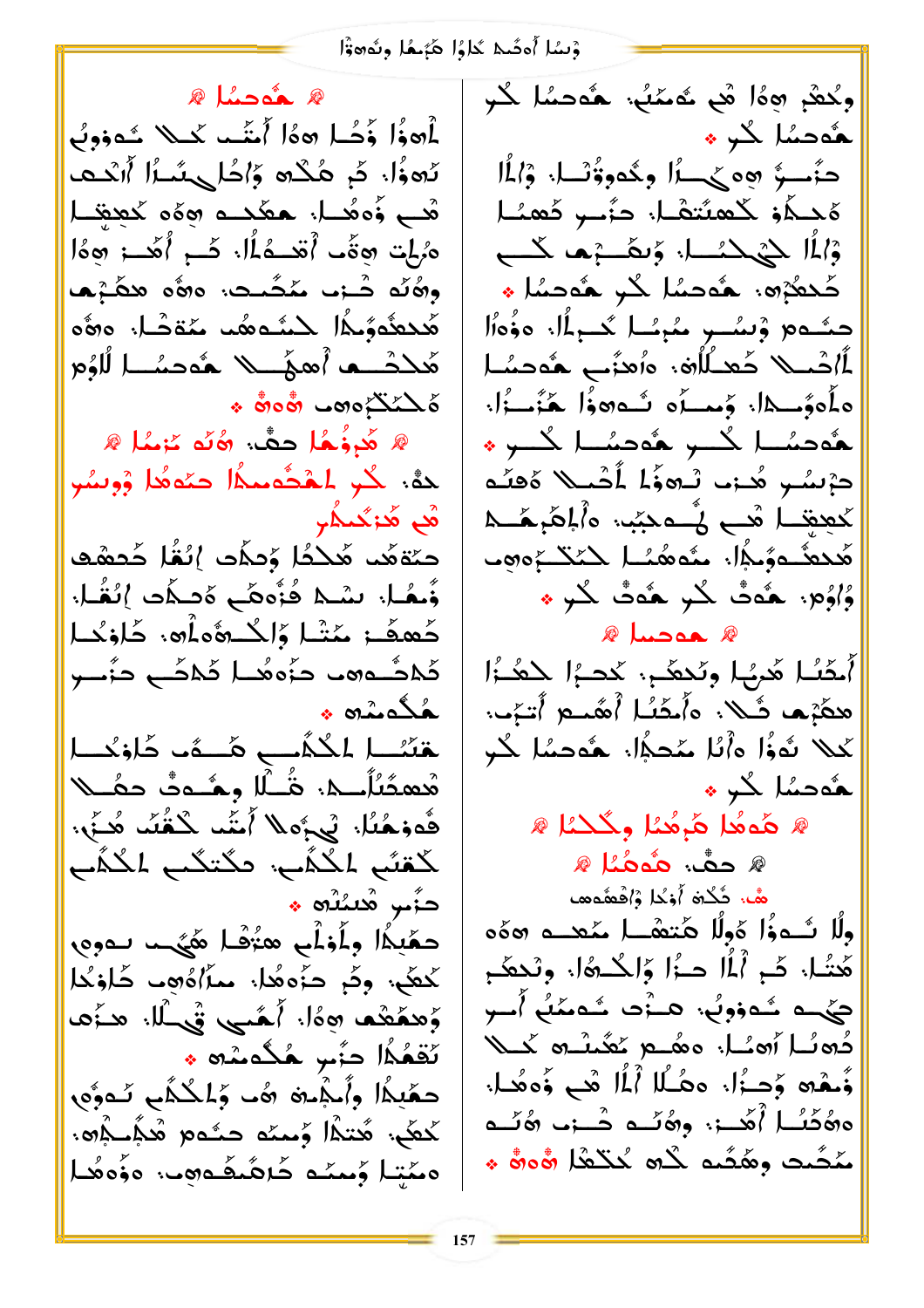وْسُا أُهضُمْ كَاوُا هُبْسُا وِثُوهِ وَّا

هْدْمُسَا وَاهِيَبْ، أَكْتَمَتْ، لَكْتُوهُمْا لِحَقَّوهُما هؤا هؤا. هَٰزِئْبَا يُهِمَّزِ هُمَّ وَاوْهَدْـــــــهُّا. يَحْـــــــه هُـَ هِهْ! وُهمُسْهاًا، هُمشُه وهُنِّي وُحكِّرْنَا، كَّــو وْتِــو أُوصِــلًا لِكَفُوهُــا هِوَا. لكَمْهُمُا وَٰاكُـا وَككُـ;، أَهـزُا حكْتُـا ىگىر كى ئە

هْعِمُا وُوْهُمْ 16% ەَهْمُسْ، ݣْحْتَبْ أَهْوَى كَدُّكُ، بَّدْءُ فَيْ بَرْتَ وَهُمْ أُحكَّـــمْ. ئَــهؤُا نُسْمًٰــــوةُ وَلَوْجَــزَا. لِحْثُمِ ۚ وَبِي هُمَضَعْمٍ أَمَنَّـبٍ ۚ وَنُسَجَّهِ ئُدوْنَ ومَمْلُأ أَكْلِ مِنْ يَحْسَنُوا \* رَضْتُرِيَّةَ مُفْہِمٌ مَّنْ مَنْ مَنْ مَنْ مَنْ هُعِمُا لُحُا كَــلا فُعْــِينَ وَهُــَــُونَ هُزْسُمْ لَهُشَمْ مِهْاً. قُسْسَ وَّسْسُمْ وُهمُسْهائُدٍ. فُست كْلُرُه مُحَمِّ كْعِفْدًا، هَٰكِنَّىٰٓا وَٰكِنْكُ مِكْمَٰكُمْ؛ لِحْقُهُمَا كَلَمَا وَّسْمَهِ وَلَا كُلُّهَ مِصْلًا ∻ တဖိထိခ်

وُهنُم وهَ هُعَمْل حَ حَتَّا. كَخْتِصْل ولًا أَمك كمعتَى ذُكسًا. 50\$ كمعتَى وُحمُا وَسِعْنَا. وأَهيَّب لِمَوَّقِ وَحَمَّا وِكْسِعْا. حْثُم هُوَصَّفُو لِمُعْتَقَا. أهجأا وهُبِعْدا وُهِمُسُلِّ وَحَكَيْبَ ا هُوهُــا هــهُمدُو، وهُو وُحمُــا هوُا لْحَقُّو وَّحْمًا \* هُائِل ُهِجُمِلا ۚ هُم كُعزُا، هِنَا هُوَءُاْ هُدِيءَ هَٰتُكَ حَقَّلًا عَمَلًا هُدٍ تَوُوُّلُ

مكُمْعَهَا. دُهِ أَحْكَمُهُ دَّسِ كُنْعَ أَحْدەب \* ه إِسْزُلُل: حقَّ، وَّهِمُا حَرَّمَةٍ \* هـة، حزَّىــر وُهكَــر وُهكُــه لَــدهُــر، وألم متضمضه ومشابلها وُكْــدْ وْهِمْــا هْبِ وْهِهْــا، هِمْبِـمْــدْ هَتُــا حزَّەمْئُفــة، حَعَّدَهْــوَمْ^ة وشَمَعُهُ: هُدهُمْ شَلا هَعُزُلْمُ حُملاً مّم هُمُا وْبِي نْسْدِا هُمْزَا، كَــلا ئُلا وُئْكُم مْي هُتُا ﴾ وُهِ هُداً ٥٥ وُهِ ُصُل شَكًّا، كَلَّمَتُ ا ىسْـــا وۡتِرۡصَــا صَـــا ، عۡمِمَتِــا يُہۡصَــا كَلَّهِ حَدٍ مِنْهُمْ لَكُنْهُ مِنْ مَا مَعْدَوْمِ لَهُ مَا مَعْهُ وُحطَّى أَدُهِ وَهَٰتُهُ وِضَعِظْهُ مِعْقَعَة رەۋە. ولا ھىسسىگە وتىسسىدەۋە لمعتقم أبريه وَوَهُدَٰٓۥٗا وَّجُدا أَمَّنَـٰٮ، وِكَبِ هِكْسِي هُدُّة كُـــا هُتُـــا. حميًـــو هُتُـــا وهُدهُوَوُماً. مثمِ مَماً لَكَعتَمَهُ ؟ مَتلاكُلُ هَتُا ومَعِيقاً وَهِيمَا هُم وُسَعِفُو \*\* حَبُّىمكَىنِ أَەقُتْتُمْنِ أَمْتَتَ: وَحَبُّىمَكَىنِ أَى أَسِيمَ مُعَمَّسِينَ. حقَّدهأَ تَوقُسِيمًا وَّحُـــه كُـــه لَّا رُجْمـــــمْ أَلَّا حَمِّمْــة هِـــه. أَبِـمْ تُعَمِّــمْ هِٱنْـا أَهقُمــمْ. أَه وَّحْـا معًى لِحِ أُه هُما لَحْدٍ ﴾ الأمْرُبُّلْ: حَقَّ: هَمُسُلْ مُعْسُلًا هَمْ الْعَلَيْمَةُ حةٌ: مَعْضُلًا دَمْعَضًا هَا ذُهْمَ أَمْتُوا مَتَنْ أَلَمْ تَجِيدُوْنَ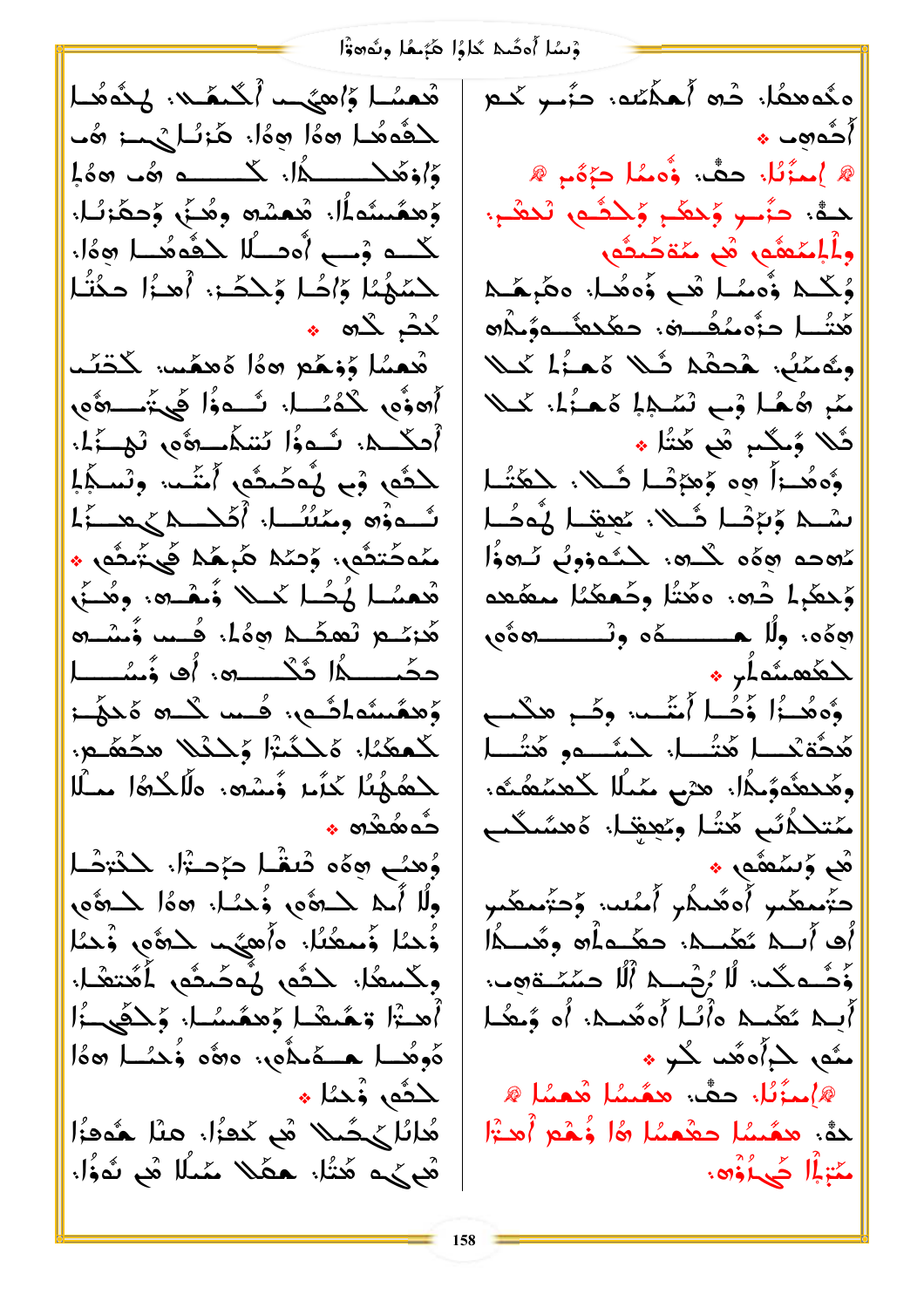ەقزىمگا \* دەُنا غەمَا، أاسْكُلا، قْدِ رُابِلُه أُوُم كَحَزُنُــا، هَـعفَــز ةَارِيَٰكْــــلا، وَحِكْمٍ هِ أَبِلِلَّكْمِ وَسَمْ هُــزُوهِ لمَبْهِم شُوْوِبُ: هِ هُمْ لَمُعْ أَهْدَ لَكُمْ هَذَا هُ هُدُواْ \* ه هُمُي هُل: حقَّ: كَعُل مَكعفة حةً، حنَّىرِ وأُهكْرِ كُمْ أَسْتُماً، هُم هَتُا وهَدهُووُ جَا أَكْمَا هزُب كَسِكُمْدُو: أُهْدَٰا كُمراً! كَرِمُتِيْماً. أَيُمكُ كَعْمَلِهِ كميش من التحيين المستوفي وألمفزهم \* هْمِ هُومًا وَرَبِّعْا هُكِفْهِ: هَتَعَمَّا مَحْتْلِ كَعِبْرَا. حِبُّوْا وَوْوِمْا أَامَّرْهُمْ مَحْمَدْا مَعْسَا نَعفْد \* دعْمِسْــره مدَهمعُـــا أُوهَى وُمعَّـــب حكُفُــ ۞ مّمُـُــا أُوْهُــا كُــْـــــا، لُهُـصَّــع وَّسْعَدُدُوبُ هُبْ مُعْدَرُكَ اوُّسْتَرَا وْمِنُوهُدوهِم وُرِجُل حُمْدِ نْعِمْــمْ دُــمْؤُه كَحكُــكُمه. نُهُّــهُوْا وكْكْسًا وَحْسَّدِينَ جَبَاوْا وِنُهْزَب مْمُعْدَدًا، كَمِلا وُوْمْعِدْلُهِ كَارُمِدْ كَبْ \* ثَهَوُّا وِسُمَهِ شَهْ أَوْهُد شَدٍ وقْبٍ حُ أَسْرَفِ الْنَمْ مَرْبَكَ، حَمْنَ مَفْشًا حَيْمَةً إِنَّا، وَوَّاسِدًا كَسَّكَتْ رُومِنَا إِنَّا مِ لْمَوْءَا لِكَــــــــو مُحمَدٌــــــووُحِبًا. أمنُـــــا گەھكىلا ھڭڭبۇڭپ، ەھُب لَمُوكْدِ ﻼَــُووُّا مْنَــب: ولُووْا كْــب مَّلاشُـوا

هِ،ۢٱلْمَحَكِ أَلِيهُهِ وَيَفَكِّ. لَا هَبْرَلْ هُبِ وؤُسِعا وِنْدِلْمَكَ، 50ْسِدْهِ، هُاتِيا ِكُهُدَدَاً: ٱوۡوَٰهَٰوَه ۚ هُم مَّائُـدَاًا: وِلَٰا مُعطُ اوْبِ الْعَطُنُي ﴾ هَنَّــم جُــزِحُـــل وْالْمُوَّــَـــد، هَـمَنْــل لِلْمَحِت كَافْتُمْ مِنْكُمْ مِنْكُمْسِيْدُو مِنْكُمْسِيْدِيْنَ بمحُوهُــولُيهوب، ولَكْيَـــِمْ وِكْخْــِـم لَّ مَنْكُمْ مَسْتَسَدَّ مَنْ الْمُكْسَرَ تْــــاوّلًا، حُــــم هُحكّـــــ لُل تَــْمـمّــــرّل. هُدَمِيدًا حكْمَثُم، لَا يَأْهَم وقْعِمْيُو ھكسلەر ۆھكىسًا م إِسْؤَيْلِ حَقَّ، أَجْلِ حَلَّافٍ هَذَا هــةْ، حزُّـــرُّ ۞ه وحُههُــرْ۞ وَصَـــعٍ. ەكھىنىدە أىلىئ ماركىتى مسرُمُ "مِنْدَمِثْدُ الْمُ بِهَا مِنْهَا مِنْ معدد أحسيهُ مسْرَا وَمِنْ اللَّهِ مِنْ هِ هُدَٰى اللهُ وَسَمَائِلُ ٥٥٠ هُوَجَهَ وَالْمَالِكْمِدَهُ مِنْ الْمَحْمَدِينَ وَالْمَدَامِ لْحُرْهَ، وِرَهُمْ كُلُّوْفٍ أَيْأَا هَفْزُها لَكْمَا \* دأەڤ رە ۆدئىل ھىئىشىل ڭدىپ وَحَزْهُهُـــهِ مَرْضًا مِمَّــرْمَا كَصِـــهِ. ئنتسلاً مُحدَّسِم حُصبٍ ونُسوؤًا ەُوۋُەممُــا، ھَي آزە ەُوھْــە ھُــەمْلا لكحب، وكَيْتُوتُه هنَّوتُه مِنْ مِنْ مِنْ مِنْ لأحديه دەُنَا غەھَا بشك ۋەممَان ەھْبْھ هِهُمْ لِمَعْجُمْتُمِ مُكْتَفَى، وِيْتَوَوْمِ هُـــودُعِ حنَّتُــا لَّاحْـــوهُا: مكْـــو هُدهُدًا هُرِهُدًا، وهُدْئِبِ 300 وَّسِعًا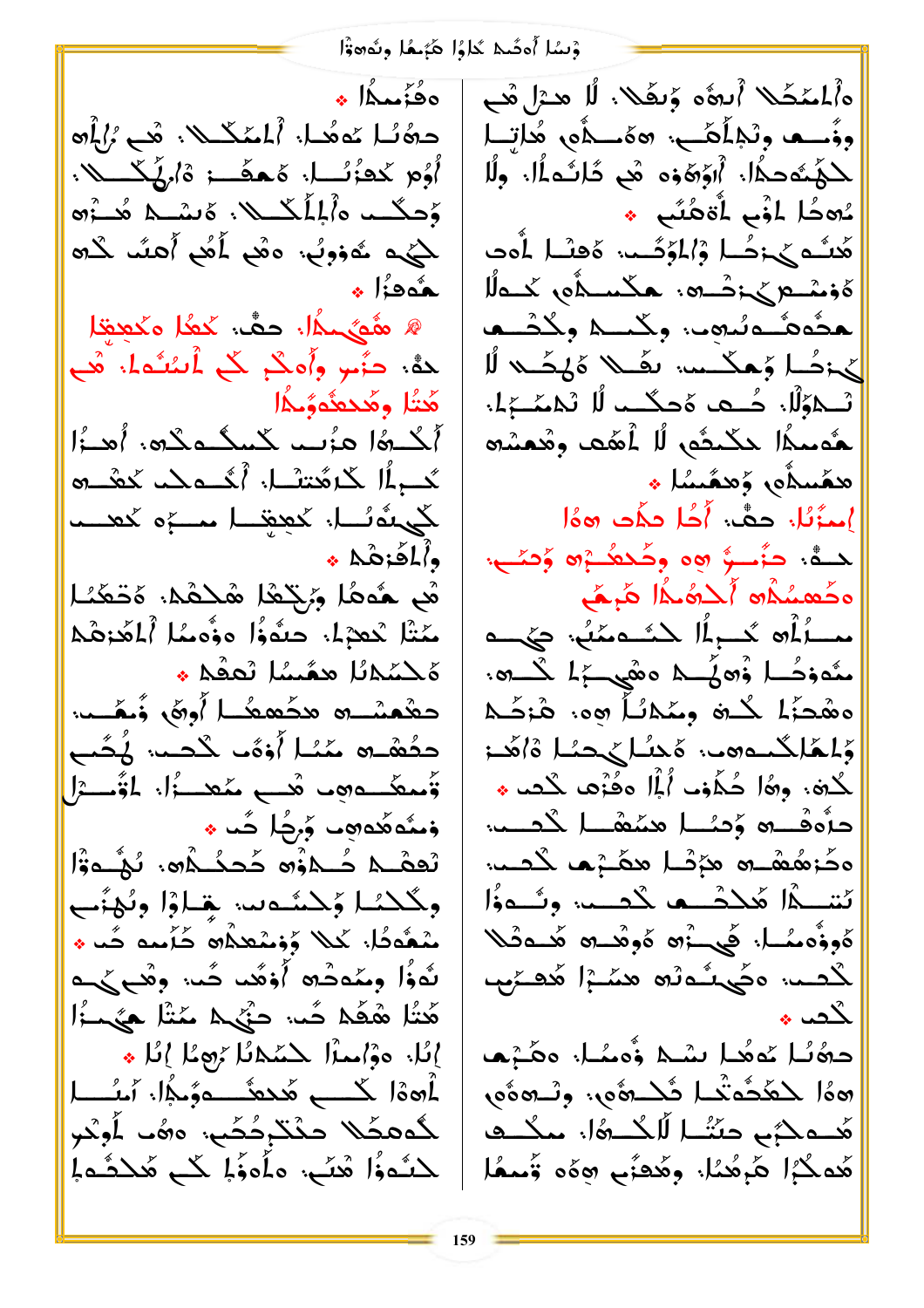نسكَلِمَ أُسِرٍ مُوسُلٍّ ، وَهُدِمَهِ مُحِلَّا  $\bullet$  gives A LioCa لكئـــووبُ أَلَمُّا ونَكْتَــــو 16%، 60 لِمُنَّبِ وَهُ كَحَرُّهِ صَلِّ هُعَفَہِمَّبِ كُمْ الْمَعْ مِنْ هُتَدَهُّوْ مِنْ الْمُنْهُ هُكَّى لكُمْ; كَعِزْهِ}ًا، إِلَّا هُبِعِ أَبْرِ لِكَيْلا هُمْ وُسْعَمَا: ٥أَحْمَٰٓئِمِنَكَ أَبْكَا: وَرُحِمُنَكَ هُكَبِ رِجُـا. وذُهِبُـا وِهُوهُـا هُبِ ۈُەھُل: ئىيگوا ھُج*تَ*كِ كَمَلا وُ**ُ**ھُرُو، رُوْ هَكَعَتُهُ هُبْعِكُ \* هُروُهُا حقٌّ، هؤه فُوحُوها حدًا، كُلِّ هُوَجِسًا وُحِكِّراً وَمُعَصِّراً وهُبْعِظُ دَوْمِمَا هُبُعُا أَكْسِمًا حَتَمِعَصَدِهِ وَضْحٍ هَيْسُمْ ۇيغڭى مىئەھ كۆھ ھَتْا، ۇيئىڭلى هِمُعًا وَذُهَهُ وَاللَّهُ وَلَى اللَّهِ فَلَى اللَّهُ الْمُسْتَبَلَّلَا و}نُهُه]ُ، حصٍّ تَحِذُا حكِّتُا. وِنْسُه! تْعِزْا جُي: أَسِ تَحِكْدًا وِقُصِعْدًا: وُنِسْمَ هـزُا حدَّ:هُـا: أَه كَتَمِمْكَـا وهُـ:بُـا دهُا هقُنگمِ، دئَـلا ٽنٽلُـم دُخْـا وِيْعَنْزَا جَي كَعِكْــزِيُّا حِسُّــوزَّىت وَضْــع مَــدَّا. مِكْمَا هُومَا لَيْكُمْ وَحُدْمِلْهُ مِنْهَا مِنْهَا مِنْهَا مِنْهَا مِنْهَا مِنْهَا مِنْهَا مِنْهَا ٱمةَ هَ هَدَمَا حَمَّتَهْ الَّهِ مَا ٱلْمَحْبِ وهــدًا هُدهنُــدوُندًا، وَيشَــدْ هــزُا الْمَــْهُ مِنْ مَـــرِدَ بِــهُ أَهْ مَا مُحَمَّــا مِنْ مَـــدا وِذُهُـه أَ90، وِنْعَـٰٓءُ! حَمَّدٌٰهُـا ۚ. كَـــلا هُدهْــا هــزُا هُوفُــا وهُــومْنون

**ؤە**ھُل پ *®* حُثّواُ! وهُن: كَجْهُنُومِ *®* حزًا وحُدهُمْ ه عَزهُهَ حَدَّمِلُه هُم هُحَدُه اُل هَد دُهَ هَمَا مَنَهَا ذَكَّةٍ مَتَحَدِّدِهِ حَكْفُهُم هُوَم هُلَّا وِهُٰٓۥُا حِسُّوفُ وُلِيُّوو عِـزُوف أَحْفَزَ مِبِ، أَفِ ٱلْمُمَّــٰ لَا لَمَا مَٰلَا لَمَا لَمَنَــٰمِ سْكَنْهُ بْعْمَدْ سْكَعْهْ .أَمْكَاهْرِرْبِهُ هُــزُه، هَامــرُه الْمَوْْا هَاوْتُــوهُ وَْــمْــه ٥ مهيَّى مثَّه وهُده من ٥ مهُ صَ أَهَد: حدَدسُـــا حدَدهمُـــا وْالْمَا حَيْحَمُــا تَعَهَّكُمُ وسُكُمها تَعْفُسُه كُسْعَ لَمتِمُنْكُلُ حَعَدْهُ وَمِمُلٌ مُكَسِوُّهِ، كَعِيَّةِا وُفَزُعـدْ أَنَّـى حَنَّـ هُـوَفُفُرٍ. تُھھُی جُوجسًا لگر هُنزت ولَّاصُورِ ەَجْزُەممەھُوھُا ﴾ هَمِلْا وِهَبْ لِحْقِظَنْا وَلَاؤِكْنُا. لَّهُمْ لِلْكُولُمِ وَكَهُا كَلَوْمِهِ كَلِمَعُوْمٍ هُوَمَا **& هَوهُا دُاؤْبِ وِكْكْ**اْ *ه* هجعًا: كَلِمْعُوهُا وهَعْفُلُهُ الله فَيْسِي 10% هُكْدُه وِهُزُّهِ هُبِ. ثُمِ أُهْدِ كُلُّه لِمُشَمَّلُونَ وَلَمَّا هُمُعَ أَجْرِ كُمِلًا وَّىعىـــد ة/حقَّةٍ علىـــد، هألا كَـــدمَعْبُ ةُ/هِــدُوُو، وَمِـدُّا كِنَـدُووُّا كَبِر مُهْبٍ. حَمْدَةَ حُمْدًا وَشُوءُا وِهَّزْ الْمُصَّرَفَ ەْھفْسە أَسْرَه كَبِر وُكْسِلاء ەْھكْل حعُكُد مَٰ أُهُنَ وْابُلْ هِنَيْفَ إِيَّا. وقْتُلُو ٱلْمَحْقَوْمَ وَٱلْقَدْ كَلَّادِهِ وَحَصَّمَاهَا ھُڪَلِ بِگَىلَا جُكْجَةِ جَانَـُولَمَا. وَ*ابِ*مِ هُمحم أُسرُبِ، وأَنْا خُشْرِ إِنّا. وكُحم هُكْدِهِ وَٱحُسا هُبِ حَكْمَلاً: وُهِمُسا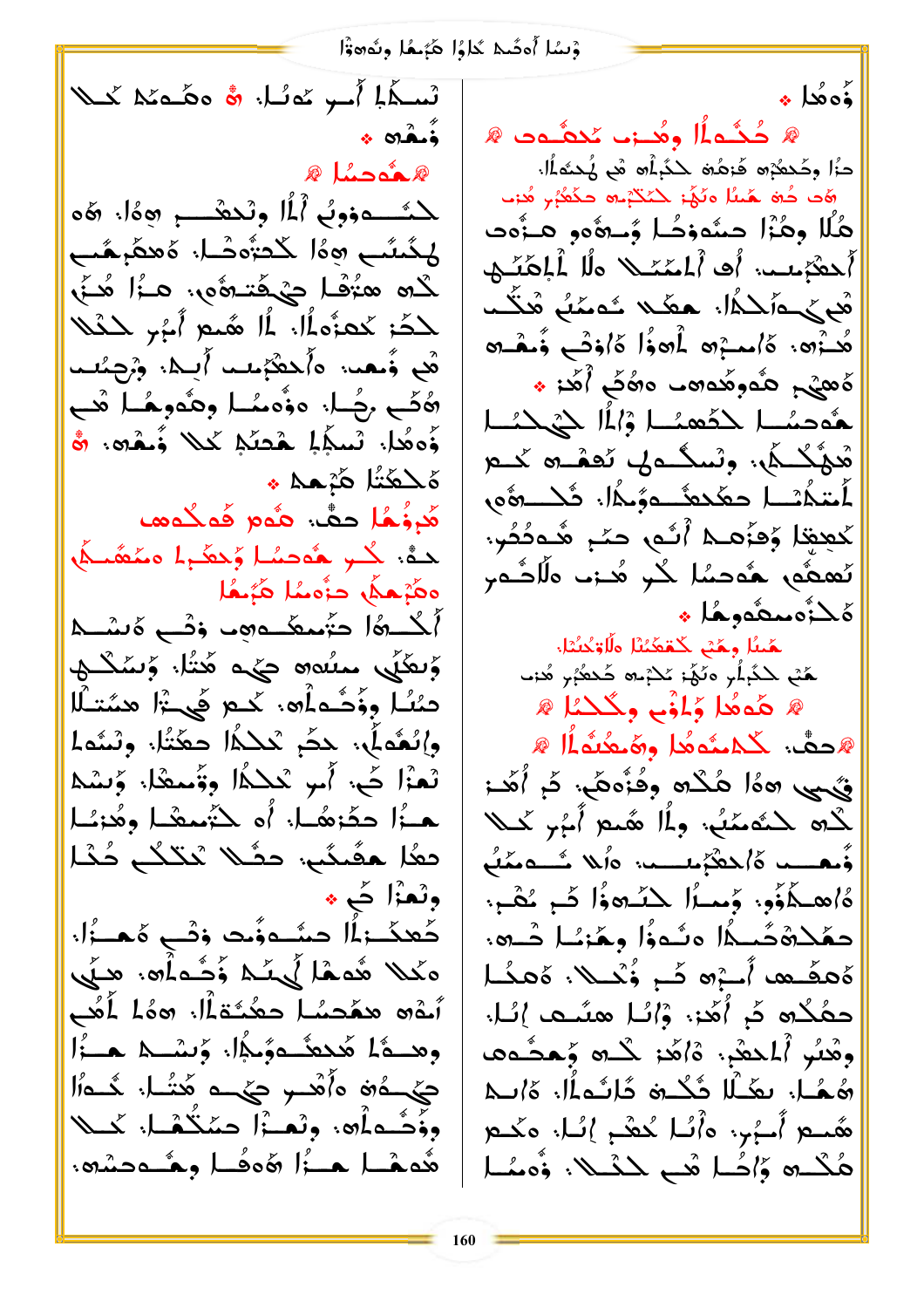وُبْعَدُهِ. وَفُزُّوهُا أُسِي كُنْ هُكْشًا. هُ دِكْمِدُهِ ۚ هُوَ مَدْدُهِ ۚ وَمُنزَدُّهِ ۚ \* كُودِهُـــا لِمُوبَ وُحِكْـــوهب هُــــرْهِ. 6ه 6مُئسلا مُعاً ولًا هُمضَــز. 6ه هُعِمًا وَهُ! هِ أَسْلَى إِنَّ وَهُ صَدَّهُ ا هُوهْــا وُْحــوهُ) وُفَيُنفْــا، وأَلْكُنُــا وَّمْعَــوهُ) ولَيُنْتِـا وَهَوْهَــا همَّهْـب وأَلَمْلاً: هَامِمُّكَ لِكَفُّزُهِ هُبِي وُوَسِقُلَ: هُهُدَوْاً أَفْ هُدَوْخُلًا: دَّنُسٍ وُٱءَلَّـٰئِهِـٰ أُهۡتوهُو، وِجُوءُا وَهو اُصۡلَا شَكَّا : هـلَى وَْدِدَسُوهِ بِأَسْمَدُسُوبٍ دَمَسٍ هَٰتُنَا دُاملى م لمَوْدِهِ شَـــرَّةِ مَعْلَاشْــا، حَمْــزُا ەھْمسًا، أَسر وَاهْـُـەم ھەْوھَــەھِــ، وثَكِلْهُبِ دْبْئِكْلْ. وأَوْثَبِ وُّمْصَــِرَه هسَّكُماُ ا دُكُرْه والعُمَاُل وَحِعْمِسُا كَدِهُــَ ۚ إِن دَّـ وَ مَ أَكْمِ وَ صَدْهُــا ەھتا لم كالمكمھەمە \* لْلُؤْهِمُا بِصَّا هُبْهِ وَوَٰا ۚ وَلَى خُوصًا ئَــــلا، محمَّہِـمُنُــا وِئَـكِـــوَّى لَمِغْـَــال معُثْفٍ مُقَدًّا ومُهُتْلًا وأُسٍ مُعَمَّنُوا هسُماً وأَهوَٰى الصَّبِّم مَنْ الْمُسَمَّدِ ه هُـــــه كُثَرُهِ، حمُــــــ المَكْتَبِهِ هُ كَّدهُــُ;ا، ٱلمۡصَّرَٰد هُــزًا وِشَـُلاً، حزَّمـــر هُدهنُــدوُماًا، كَنْهُـــه وهُـــدكُرُه. هُــوَمُعْمَرُ وَمَـــزِهُمْ وَوَٰٓا لِهِمْ مِنْهُمْـــو صرتت نسرًا للهلك المنماه المفقد وٌحكٌ ضَّمَطُّا ﴾ لْمُوْمَا لَكْــــد هُـــــزم كَــْـمَـٰـــزُم، وأُڢ كَنْشَا. كَمْنَأْ وَهِ وِثْلَكْنْتُ وَقُطْ حَفَّـٰہِ دُمُوں وَمِّـٰہِ کُمْـٰہِ مِنْہُ اللّٰہ وْبٍ قْبِ هَٰتُا هِ وَْهِمُا ۚ قَدْ هَٰذَا وهُدكُم وَّدْمُمْلًا ﴾ كُتْنُو. ۞ أَمْــدْ وِثْبَ كَتْتَبُّر أَحْثَـر. حنَّمَهُم وْبِي وْهِمْا وِوْهِمْقُا، كَتْلَا هنُـهمَّلُ لِمُهِد أَهَٰــز هِهُلَّ وأَنَــل إنَّــل هسَّمَا وأَحقَىٰ ۚ هُم وَّحُماُرٖ وَالمَّعْمَان هَٰتُا وُسِعَه حهُبِ هِ أَهكْرِهِ، لِمُتَنْكَلِ ەلگەنْسا ەھتُىمسىداً: ۋەممە ھىُەوھسار ہ)ُ، هُتَمَـٰٓءُمب إنْسا مُثْمَـمِ إنْساء ہُمَـــلا وْٱلْمَكَرِ ٱلْعَقَيْدُ مِن، يعَمَّلُ كَعَيْدَ مِنَ وَْسِفُمْ حِعْدِهِدُومُ). 20حَجَّا حافُر ئىلا **ئ**ىمُىر \* نْمِزًا، دْمُّەلْل ەقْبْمُنْبا، ەنْكَرَّا، دارۇر أهدهُ! كُم هُـنِي وهُبِ هَيقِصُرِ. ىغْدْلْ نْتْݣُا هْرُغْتْلْ. حـافْرْ ولْأَنْتِسْا هْا هُهِفُمْ هُدْوَجُ الْمُحَْدِسِمَّا. اُهْزَا حَبَّىغَا. وِٱبْلَعْضَمِه هَ٥٥% أَمِرٍ عَةَلَا \* }ممزَّنُل، حقَّ، هُنفٌ ضَرِ كُرِ هُنفَاً! لَّكُتَ لَمُوتَ وَهُمْ أَوْكُتُو: هَٰٓزَهُـُـٰهُ كَفُـٰلَ وِلَمُوتَمِيطًا، هُمِيَ اُسْ هُنْهَا أَوْآَهِ لَمِنْ حةْ: حُدٍ حُوصُلاً مِّع ثَلاً قُدْهُم حەُنُا مُەمُدا وَحِعْبُر ەھْع ھُىعدُار أَحالَكْلُر. دَئْنُوْرٌ وە لمأمس مُتَّسس مُكْلًا كُلْدُهِ كَسلا لْعَفْمْ لَكْ. هُعْ وُلْحُسٍ 6ْهِ ءْ3ْهَ هَكِكُمْ مَكِيهِ شُؤْوَاتٍ وَمُعَلِّيهِمْ أَهْدَ لَّكُو: حزَّمَو 300 وَيُتَّ90 لَّكُمَّد وْكَمْلًا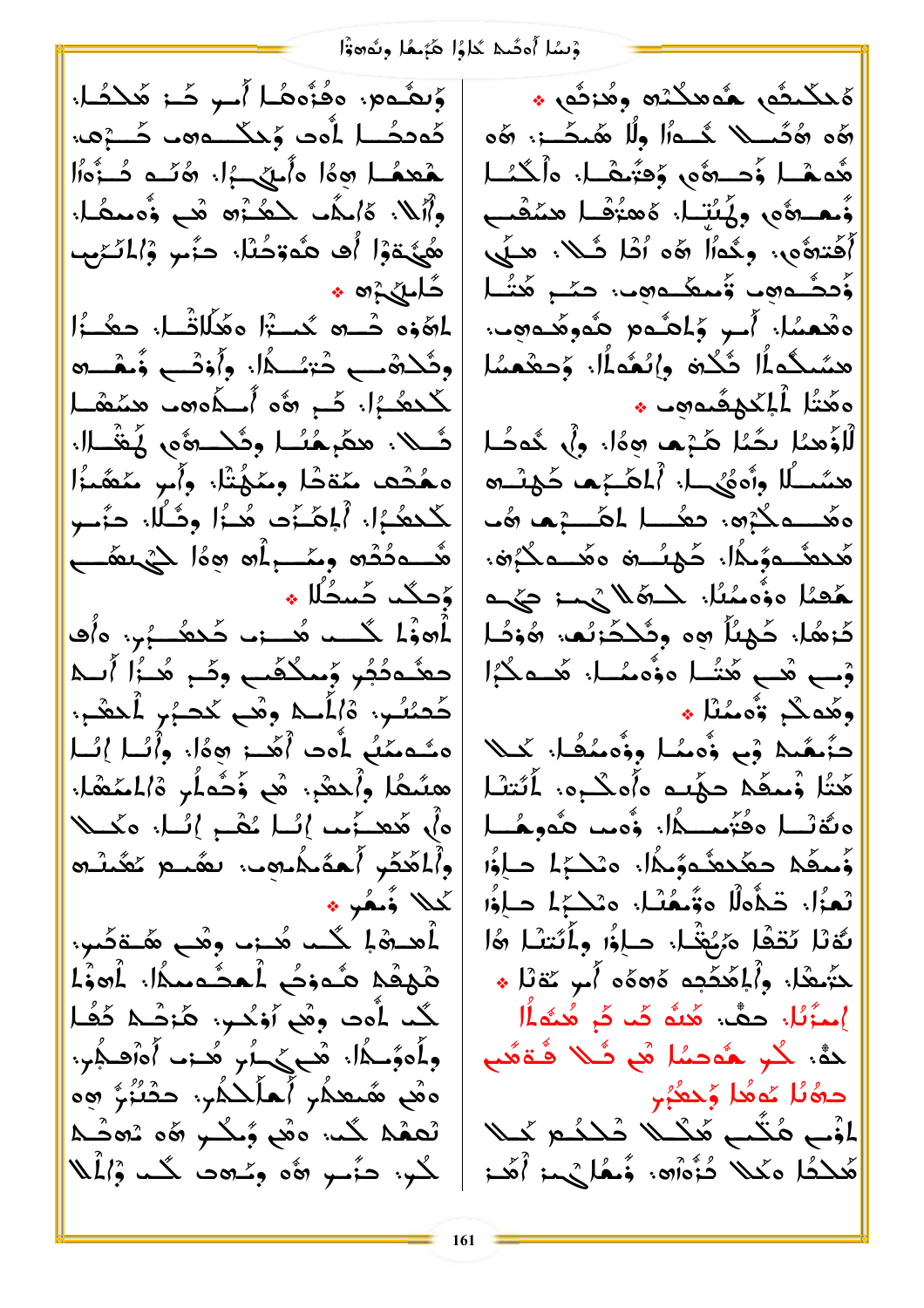وْسُا أُوصُّهَ كَاوُا هَٰٓبُهُا وِشُورَۨٓا وَحَقَّمِعُكِ، وْݣَلْ كَلْمَ كَحْعَكُمْ! كْتُمْ، حَدْدِسُنَا كْتُمْرَة وَلَاجْتُدْهُمْتْ ەھْبْھ كُم كُنْتًا.  $\bullet$  gives حصى كُحْسًا حكْمَّفْسْ الْمَنْسَمَّا @ إمزُنُل: حقْ. كَكُمْ هَٰكُمْ 9 ئُهؤًا، حَنَّ نُهُهؤُا هُهَ هَ هَكْسُمٍ، حةٌ: حزَّىرٌ وه همَّىسًا وْأَلْمَا: هَجْعًا ودُّأَ أَلَمَّا مَعْمَىٰلٍ \* حىثُەؤوپُ ۚ شَى خُەمَمُّلُ حسًى كُلْمُا مِنًا أَحًا. لِلْمُلا مْع حدَّثَا كَمَاوُا هِمُحِسًا. أَلَمَّا هُــَى لْمُشُووْبُ نُنْهُوْاً، مِبْرُسِهِمَا شُومُنْبُ شُەوْوبُ وەڭگە شْنْب مْكْتْشَا. وشْدَةُ ٥٥ أريضُه \* وأدْنَ وَهِدًا وأُهَّ: وَهُنَّه وْسُلَّ هُنَّا حصةً كُلِّمًا ذُمَّــ وهُا: ذُمِّــا أَبِكُوهِبٍ: أَهُذا مَيْسًا: وَضَرْ أَجْرَهُا. وهُدوهُــا، أُنــو مُدنُــا كَـــلا هُتُــا، وْلِمَا كِخْكِصًا، كَكِلّْ هُنُا أَصِرْوه. ەھَدُّقىْدا فِلَممە ھ بَثَتِهِ حَـزُومِ هُوَمِعُهِ. وَهُوَ قُـزُهِ حسَّى كُلْمُا حِسَّى كُلْمُا وَ أَنْكَبِي لْلُؤْمِ هَكْتُكُوْهُ \* لسْمْ 10\$ هُجعَّةٍ حَسَّەوْوِبُ: 20\$-10\$ لَهْ19وَٰ | كَذَلا شُهوْوِبُ: كَحْمَدُ إِ200 وِكَة وِثَهُوُّا لِكَعْمَمْ كُتْبُوْْا، هَـزْبْ شُمْمُّكُمْ  $\frac{1}{2}$  ,  $\frac{1}{2}$ حـهُ گَلْمُـا هـزُم نُـهوُّا ﴾هوَّب ەُ/ۇسىم. أىسۇھ ەھككىدە كىسلا لِحْصُمِكُمْوْهِ، ضَبِ مِعْ صَارَتِ وَوَا لَى حُـــــه كَــــــه مَكْـــــه وَاحْــــــا. رؤا ِكَعفَسُلٍّ. وْ*ا*لْمَا ونْحِعْرِ \* كْمْعَمْدًا. وَهَٰا كُلّْعَ أَبِيءٌ هِ٥٠ شَـٰزَب حــهُ، كُــدْـُــا مَحْمــه هُتُــا حـمُـهووبُ مَكَمكُل دؤْمِيا هُومِمُا لْسِيَابِلِ. ئەودًا، ولًا بُودًا هَتفها، حذْرُودًا وَجًا م هكب ذُمْسِهِ هُبِهِ وَالْمُسْدِينَ وَكَبِ الْمَ دى كْلْمْا أَه نْعْتَهُوْ: دْزْمْعْدْلُهِ هَ الْمِرْهُ مِكْهِ هُمِ إِلَى مَ وُهمُسُداً. وْٱلْمَالِكْدِهِ كَلِمْكُمْدَا مسأك من مؤالي حدا للمشترك. ومنْتكْمُ الْمَ عَلَيْهِ الْمَسْرِ الْمَكْتَدْ، وَهِـنْهِ قىم ئىگى ، حــِمُّ كُـذَـُـا أَه نُـاهــَمْبِ هنْســرَّا ولْكفْرِ حثَّەوولُ، مَضَّزُب كُخْا كَرِ ەتقەسىس كىھقىسلا وكىمكترە، تىشلا هُدِدِكْعُفَ، اوْقِيبَ هُنُّوَ، وِلَّا أَهْدَّوَت ݣﯩﯩﯘﯩﮕﻰ ھ لَّكُمْ مُحْمٍّ إِمَّا كُمْمَهُ هُمْ يُحِمَّلُكُمَّا. حــهُ، كُـْـنُـا هُــْممِهِ كَفُـا، كَــرِلُم ةُالمُحْمِمِيهِ، 16 ونسم لِأَوا أَحْكُمُ). وِنُحزَّهِمُنِ، وْأَمُّا كُعْزُنَا لَا أَهْزَى هِ ه إِسْتَمَارُ دَلَّى، مِنْ كَقَفْ ه ولَّاوْكُمْ هُدْهُوْ ﴾ ه حُدُّه أل وهُذب أَهْتَم ه حةْ: هُوَصِمًا كُلُّهِ كَلِّهُو هُزًا هُظُ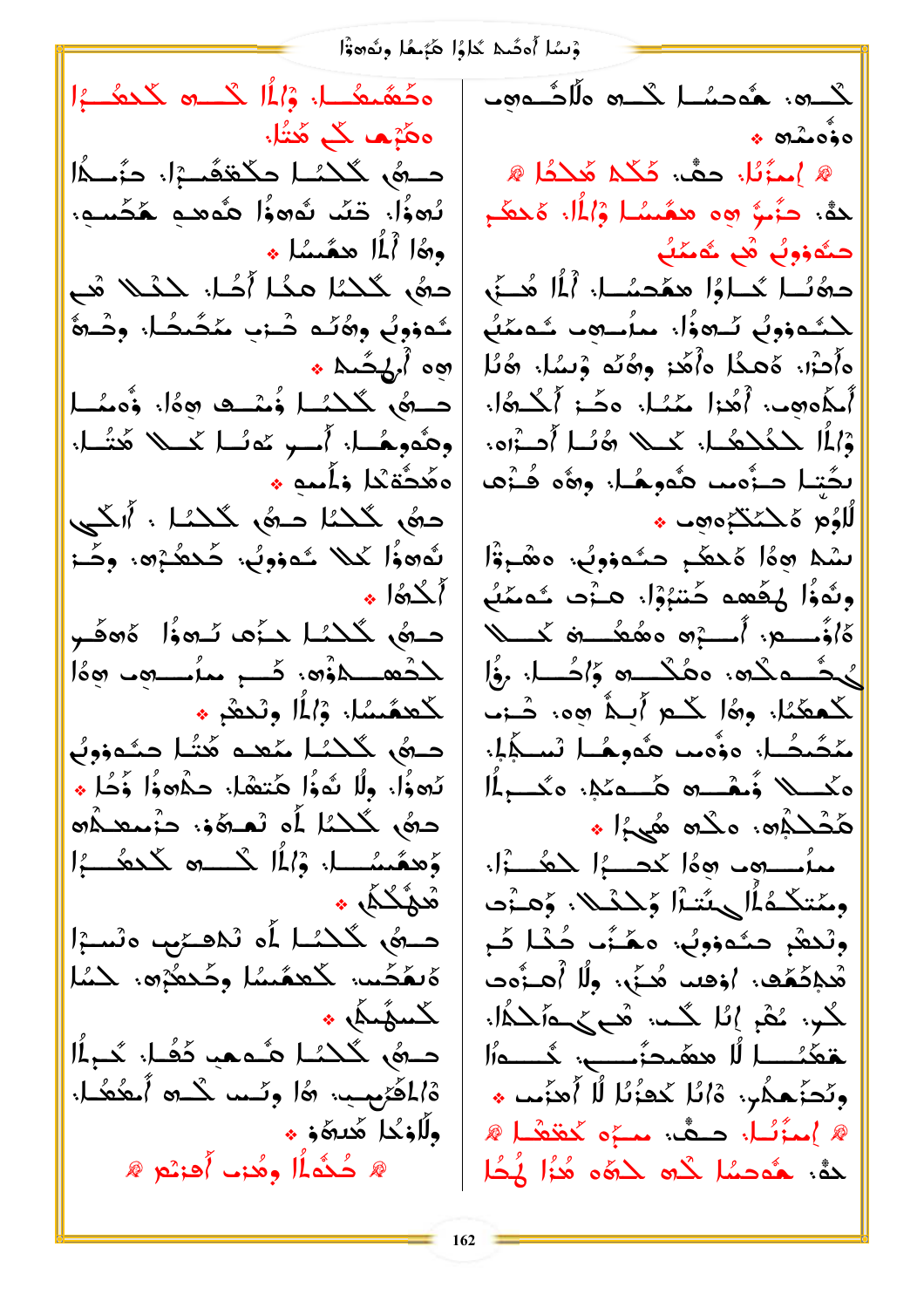اةُ مِكَمَّلُ الْمُحَرِّكُمْ هُمَّةٌ مِمَّاهُ حقُكْم ةْاهْدْ: وْهْنُمْ أْهْدْرُه مْنْدَا وأكثأان هِهْمُلَا وَرَجْزًا يَحْسُنُا وِوَٰ مِنْعِجِكُمْ \* ه حفٌّ، لُل*ا أ*َحُو\ لاَبْنَا *ه* همَسُلم وهُو هُــْمِم. هُتُما كَــْهُــْرُو. هُبْم نْقْعُلُو: وِلْإِيْنُ كُلِّ هُوَدِمُلْ ﴾ هُوَيُــٰهُ هَــُمُولِيُمْ ،الــٰهُمُو هـُـُـدهُمْ )!. همُسُلِ منُـــهِ ذُا حمَــــــهِ وهَـــــةٍ م مُحْدَّم ْهَا \* حْكَمُهُ ﴾ حمَّا، ۖ مَه هُدًا أَانْحِصْ، ۖ وهُ نَبِهِ وْاهِزْا لِحِثَمِ، وِجَبِيُكِمْعُو هُلُعٍ \* أُحُـــا أَلْكَـــف هؤا. وهُنّـــه خُــــزم مَكْتَحِيهِ: وذُّومُمَا أُسِرٍ مُونُـاً: نُسَـكَاباً  $\rightarrow$   $\mathbf{A}$   $\mathbf{A}$   $\mathbf{A}$ کا دُالگەم آلگەم ئا ® حقَّٰ: 60 وحُدوهوُنُّا ® أَكْدُّا وَحْكَرٍ ثُم شُمِّيُّ. أَس هِنَّمُا ھىئەووپُ ئىھۇل ھۇسې**م** لاھ*نل*ا وِهۡتُاۥ ڂڡۢڶؙڔ هٗڔڨد ؞ أَكْتُوا وَحَقَدٍ أَسِي كَرْتُعُا وَمَتْهُمْ كُم أُسو أَكْـرَهَا. دَ:ُهِمُـا وِهُهُوهُـا هُحبَّهُ وَا صَلْحَمَلُوا هُوَ هُدَا ﴾ همُسُلم أَكْتُهَا: 6ه وصَّحْعَةٍ(٥: 6َبْم كُمْ هَٰدِهُوَوُمِدًا. أَهُا وِمُكْرًا وُومُنْدًا. لْحَدَٰكُم هُدِهْدَ \* همُسُلِ أَكْسُرُهُ أَنْ هُو وَٱسِعِ كُحِبُّ أَلمحقَّــ هُـــ شَــمسَّـلُ، حيِّـــم هَتُــا وِشَوْوِبُ نُهوَٰٓا، ۖ لِكَفَلَٰہِ ۖ هَٰٓ هُٰٓدِهُ ﴾

هُنِّي أَلمَوْمُعدكُم دَرًّا وِحُدهُرْهِ مَنْزُو كَلِّي. همُسُا وحُمهُ وَ وَمَعْ مَهْا لَكِ وَكَنْتَهِم سُوْمِنَ مِنْ اوْمِعَتْ صَرْبُهُ الْهُجْمَ ثَكْــهِ شَــع وْلمسُــا. هــزُا لحسُـمسُـهُ صُرُّواْنِهِ . وَيَعْمَدِ أَجْرَهِ كَبِلاً وَمُقْرَهِ \* وْْوِيْمَا بِشْكَ هِوْا فْعِ وَْوِهَا، خَرِهَجْهَاْ ويُدهقُما ومُوسُماً، وَمسألَمُ وَكَنْدُوا olio di Ajoio di Alaio هُنِّي أَمْلَهُمُعْدَكَبٍ دَرًّا وَحُدِهُمْ وَ مِّنُوْ لَكِ. همُسُا وحُممُ وَ وَ وَ مَ مَعْاً لَكَ مَكْنُتَهِا هُدوْحُا حقٌّ، حَكْلا مْع مْحَكْلا سْمْ هَبُعُمَا هَدهُم حِيْ؎ شُەووِبُ.  $\int$ لِكَتْعَمِلْوَٰوْنَ وَسَلَأَ وَٱلْمَالِكَتْتَيْمَ أَوَّةً هُبُمُا \* أَسقَوْ لَكَم هُذِب حَلَّكَيْهِمَا وِؤُهِبَ هُدوهُــا. دەُنُــا مُدمُــا وْوِيسُــو هَّبُـمُّا. ٥كَـهُـلا شَنِّ كَـسْنُرِ ـمُّحَـهُا وؤهبلا و أُهُــا أَانْمــم وهُنّــه هْــزب مَنْهُـــد. وؤْوِيمُا وِهُومُا كَلَّا وُمْهَدِهِ وُسِفَكَ: مِمْـوْيُو حَيْمٍ رُجِحُـاً: وِرَوْهِ أَسْلَاهِ مَسْؤُسًا رُهِمْسِهِ وَٱصَّلَا وقْعَلْمًا هِدْوَهُكْمَا \* لمَكْمِكُمُّا مِعْلًا شَوْمَكُ؛ كَمِ خُفْرِ هُنَّى حَيْ؎ شُەووبُ نُـهووُّا، أَحُـا كَـر هُذَا، وهُنَّه خُزم مُخُمِّد، ەؤْەممُـا وهدوها لحفهوواه لهزؤاء صُوهُم أَلَمُ الْكَحِعُجُ الْمُسْوِينَ مِنْتَهَا مَّةفْــا وذُكْـــوهُ مَّـمُثْـَـا وَصَــرٍ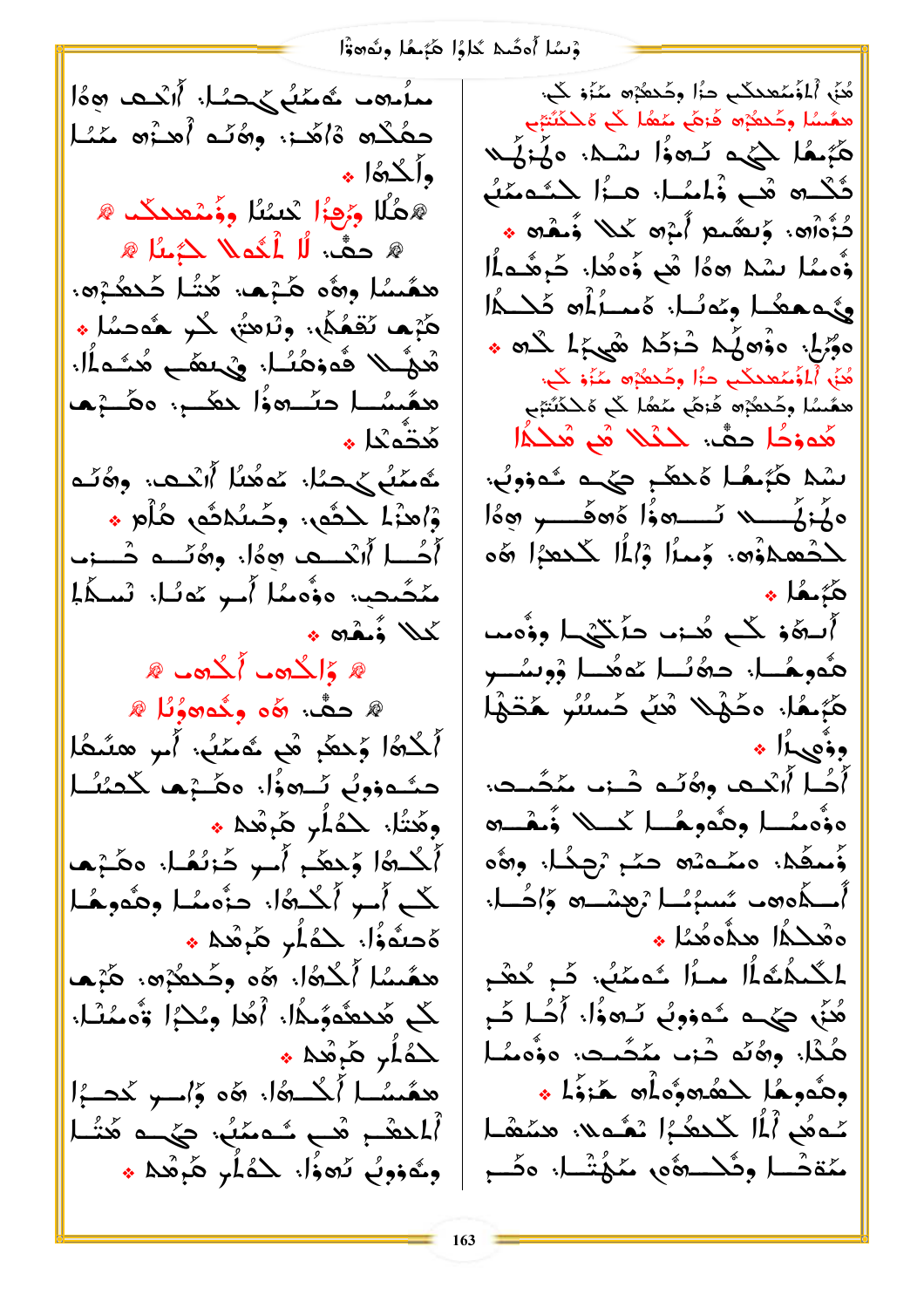لمَكْمُشُولُهُ مِدْهُومُكِ الْمَدْمُكُمُ هَكْشُوبُكُلْ: دَٰزَا وِكْعْدِ وَأَكُلَّ وَهُكْلَ: ەۋەممە ھەوھا قۇھگىھا، وأبر ئەئا كَمْشْ كْمَلَا وُمْقْدَهِ \* @ 11 je 16. Jel @ ه حقَّ، همَّسُل وَهكُو & مَاكَنِكُمْ مِدَّةُوْاً أَهْذَمِدِهِ، لَمَحْقِدِكُمْ وًىسُبُرُّــا، كَــوكُت شُــوووُّا وشُــومَنْبُ، ەمَمْ وْيْسَا إِسْرَيْا هَالله مُبْسٍ دْ- دەمُلُ مُوهُــا. هُتَوْصُــا ەئەۋۇلماًا، ۇحكى دەۋە كَز أىكىغا، ه هَٻْ هَه (نُدُم دهَٰدِ پ همَّسُا وهُـبْم حُدهُـبْهِ. هُتَّهْدُا ەڵ۞ۊەٛڵؙٲ؞ۿۜڋڡ؆ڡٚۿڴ۩ؙٳۅڎ۫ڴڹ؞ وِلْاهِتُو حَدْدَمَا لَمْحَنُّو \* أَحُــا حزَّه هُــا هُـحْـا هوَا. وَهمْسُــا حاُوْكُـــا كُعْنُـــــرٍ. ووُّومب هُومِــُـــا كُرهُــه لم مُــأَى لَمِــمَّا لِمَــهُ مَــلا  $\bullet$  gives @ وهَكْسه كَدَمْ قائق الله ه حقٌّ، حمّه وَيَمْسُلُّ هُوَدَهُ ا ؤُد ەُھكُىس كُاوُا وصُوھُے كَاوْكَىلا فْتَبُ وۡحَنُمِٱاۥ وِحۡنَهُ ٱهۡهَٰكَـٰدَ كَـٰذُنَـٰا هَاجِحَزَا هَمْعُهِ وْسَلَّا اخْتِمَا بِحَمْلِ ٱلمَنَّفُ، حزَّموٌ وه همَّسُل وُوئَــٰ، ِّكُمْ: ہِمُعِكُمْ }َوْٱاْ وَبِّتَتَاْ، قُوَوَّةٌ ه ـُــوهد كَـــرِمُّا وَاهُـــزب هُوَجِئْـــا. لَّاكُهُا حهُنُا مُومُدا وَيِسْطِ وَحِكْمِ

الْكَمْلُكُمْ الْمَاتَ الْمَاسَّلَا، حَذَّا وحُعْدٍ هَاجًا وهُخْلٍ. وُوسُا وهُومُا وَهزَمْه، لِكُماُرٖ ﴾ همَّسُا أَحْدُهُا. ۞ه لُا هسَّمُا. حقَّدِ بِهُمَا حِيَى سَهُوَوِبُ نَهُوواً: هُي شَمَعُبُ قُذَّهُ" لِكَمْلُمٍ هُوَهُكَ وَمُتَعَجِّكَ \* @ وُهكْمُا مُعِكْتُمْ @ ه حقَّ: *أما ه*هُ *أه هُمَّد ه* لَمُعِدُّلُ وَعِمَّلُو وَعَعَدُوا وَعَمَّدَ أَحْمَى الْمَسْمَى اللَّهُ بِصَّا، حِمَيْهَا وَّافِقُتْ حَيْءَ هَيْتًا، لمَكْمَهِ مِنْهَا هَمْهُمَا هَكْسُلًا، ولَمْكُ هِوَا هَٰزَالًا عَمَّدُاْ، لِمُعْقِفِهِ وِهُنَّى رُاوْ اللَّهُ وَالْمُصَلَّا وُسْسُدِهِ حَيْثٍ هَيْسًا. ءَوَّكِنَهُ لَادُهِ وَاصَّعِ وَهُا \* حَــِدْهِلًا أَهْمُــا شَمِمْنُي: كَـــلا نَــهِ وَُا ھُـلُع ھوُا. وَهُـبُــِـمْ وُتِمُــلِّ هُدِيْــِـمِ 160 و3تُــه أُهِـــأو وَالْحَـــوا. وكْسِهُمْكُرْهِ وْكُلْحُكْمْ هُهْكْ، أْنُمْا حعَّتُا مُدهْرِ إِبَّا. 90ُ9 يُدهْرِ حِيَّوْا ەۋەمئىسسا، ھەدىئىسسا ئىسسە ەللەگەشمە پ حەُنُا مُەھُا وُحِعُبُر، دْتقَا وُحَعَمُنْا. ثمگے حدّدسلہ حدّفہ ماُبن وْإِلْمَاشْمَا شَهْكُلُ وْالْمَا حَمْحَةِ! مكْتِعُةُ!. وذُوسُا وأُصَّا سَفَسْط لَبِّ. هُحكَــبِـلُ حَتَّـُــا لَّاحُـــا وَحَقَافُــا لمؤهنا وهدوها م ـأَهوَٰٓا وَّكُــا هـأُوهَّــهوَٰٓـاًا ممــرًا شَهمَّـبُ لىحسًا. كَحْشُــْرْه وكَـــز أَكْـــرْهَا.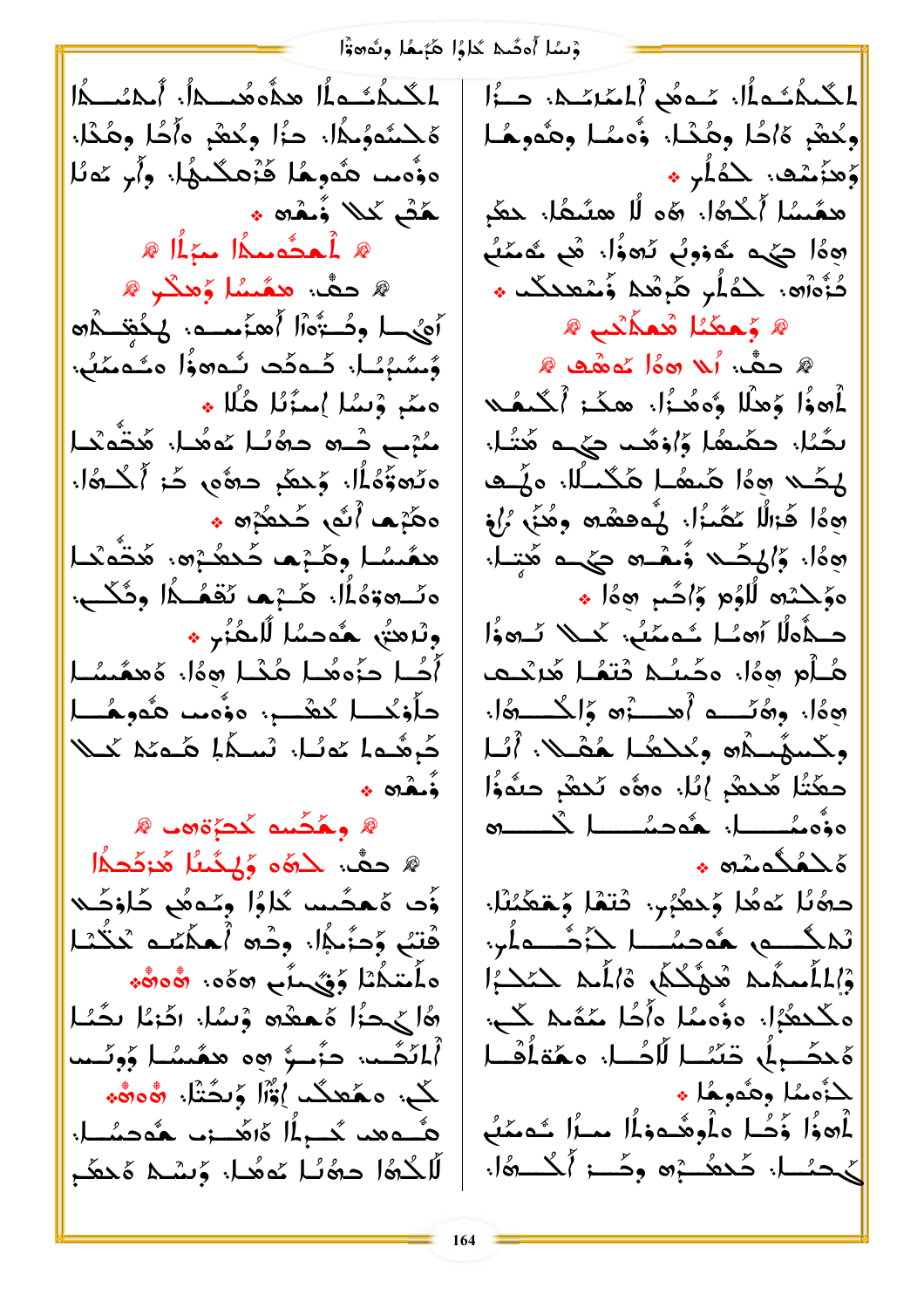ەھُم ئېگىلە كىلا قُسْم، ەكم هُكْدِهِ وَٱحْسا هُبِ حَذْبِ ﴿ وَمِمُ هُومُا دَهِمْدا مُهلا شَمْا هَمَه  $\bullet$   $\sim$   $\sim$   $\sim$ 2 Lusan 2 هُهدسُما لُحْسِرٍ مُحْسَبْهِ وِتُحَكَّسَا. هْدْيُكْمُ ٱبْلِلُمحْشَدِينَ هُجِيَّدَوْوِبُ هُهِكُمُكًا، يُمِتْزَا جَزَهِ هُـا هِكَبِـمَّبِ لكسوء ولْكاهَٰبِعْسَمِ هْبِ أَسْكَاهَ لَمْبْن هُكْتُكْــــــــرُهِ هِ وَاوُهِ هُرْمِــــــكَ: هُدهُـووُلِمُا لِحَسُّوهُمُـا وِنُدْهَرِهُـو دؤُهِمُا وِهُومُا ﴾ إِسْزَنَا. حقَّ. كُبْرِ هُزِمًا هُزْمَعٌ همَّسُا فِكَت هُدِهُوَيْكَا كِنْتُوهُت مَّةَ مُّا، وَحُدِهُ بِهُ مَّعَهُ مِنْ الْمَكْتُرُو، مَصْهِد لِمُعْصَلِ لِلشَّبِرِلُهِ. هُصَّةَوْا لمكْــدًا لَمُعْبِ 500 كَـــلا شَــدَوْوِبُ: وحُمْعُدُهُ! الْحُـدُ! ثَعـٰٓ؛! دُرونُـا شَــد هُدوهُا: شَدْمَعُهُ أَسْرُهِ هُـأَمِ هِدَا. وؤُوسا هُومِهَا كَلا حزًا هُثَى 30أَ. هُ/حُا وهُٰذَا هُم ۏُههُٰـا. وهُنُـه ضُـزم مدمث جدد که 2 Lisaie 2 حزْسُس هُنِّي ٱلمُحْرِمَةِ ه شَكْرَه حزَّمـدًا. ەْمىئا ئىنىغا ھْي ھُقْتە، ۆاھُم رەەُا حهُمنبَ، مكَنفُبُر أَلِمَعَمَد ثَلا أَقدُماً!، وَأَوْمَد كَعِعْدِ هَزَمِهَا يَعْمَلا فُزُّەكَــــى: دَّىــــو وْلسُـــو وفْلاًــــلا

كيء شەۋوبُ؛ ةالحقب ئكنرمصد دؤەممۇھولمان ۋە ۋە صَّـٰہِ مُنۡمِــــم كَـتُكُسُــا ۖ هُڪَرۡمِهُمـــم أُڢ لِمُعَمَّلًا: وَأَهَذُبِ هُوَجِبًا وَلَمُوَسِّمَا. كْحِزًا وَهَزِهَمْ هَدِهُرْهِ: ٥٥٥ \* **® لْمُحَمَّدُونَ لِأَعْلَى مِنْ الْمَ** ه حقَّ حدَّى جَزا هُلًا ه لِحْمُد جُزا هُلًا هجُسِيمًا. وَٱلْكُمْ أَحُـا وهُنّـه مَكَمحــد وْالْمَا كَـٰحِمَـٰـرُا ۖ وِنْڡ؎ۥؿٞڡڡ۩ڵٳۅؙۄ؞ۦڡڬڡٮٞٮڝڝ؈ٮ دهُمدُه اُه لَکْتَرَ، مُزَاْهُ اُه ىشىم بوەُل ەَجھَى جَيْمە شەدوبُ: أُهِيْرُهِ مَمْنَا وَالْحُدُّهُ مِلَٰا. وَحِكْمُوهِ أُهِـــَةُ! شَــهمَّكُ هُ/هُــــز: وهُهُــــلا كسلَمْلُه ەقْزْما كْلَه م الْمِسْلَمِيْ الْمُتَامَّدِينَ الْمُسْلَمَةِ مِنْ الْمُسْتَحَدِينَ ؤُهُدِ مْبِي شَيْلاً: أُصُل وهُنْدا هُصرُّا وكَعْدَرِ: وَوُّوْمُا أَس مُونَا نْسَمًا كَتْبًا  $\bullet$   $\bullet$   $\bullet$   $\bullet$ ھقَسُل ھگے کوھُلُا، لَمَا مَکْتَکَب نْدِهْمِ كَعْدِهِ، وْلْـ30ْ دِيْتُمْ مَمْتِزَاْل لْمُنْكُوْرُهِ، وَهُقَلُوْلَمْ لِلْأُوْمُنَا مُنْتَار ەئەئىما \* ه هَلَا دَعِزًا هِ ه حقٌّ أَنَّا إِنَّا ثَهُوذًا هَنَّا \* وَ وُلا ەُنسْكُ هُبِ خُوصُلُ وَاُحُـوەت. مُمْبَرُّــ أَكْـــةُ ا. ەھَـــرْھ كَــــ هُدهُوَمِدًا. کَمِ بِشَدْ هُدهَمِ حیْ؎ شُەوْوِلُ: شُەمْمُلُ ھِـزْد كَـرٍ وُمْـلاً: